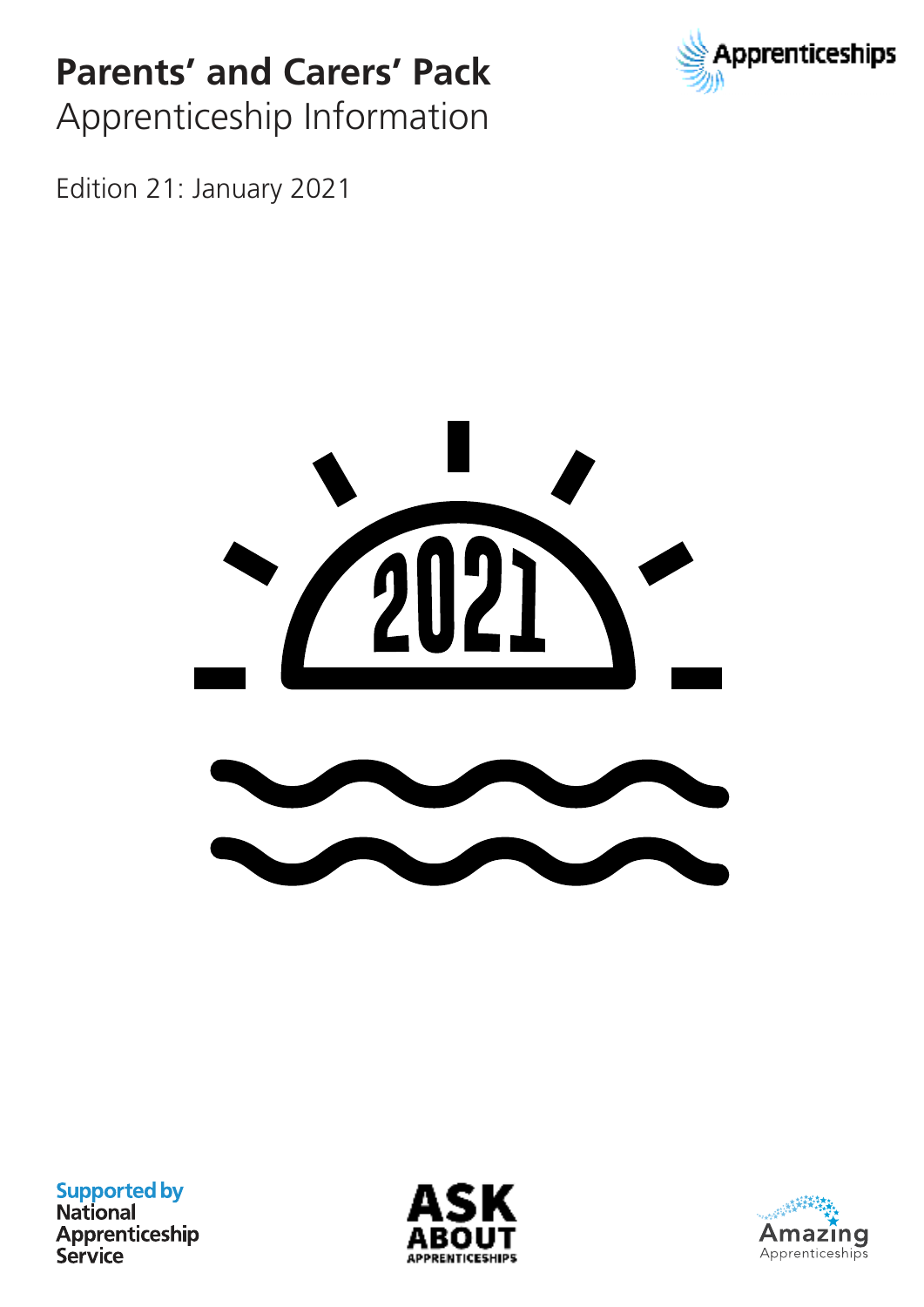

## **Learning at Home**

Carolyn Savage, Head of NEET and Youth Engagement

Dear Parents and Carers,

Happy New Year to you all. We hope that you enjoyed your festive break. As we begin to try to make plans for the year ahead, we recognise that students and their families are facing further disruption and uncertainty. I would like to reassure you that we are seeing some employers and sectors still recruiting for apprenticeships. A large number of these vacancies can be found by visiting: www.gov.uk/apply-apprenticeship

In this pack, we have also shared with you a 10-step plan to help your child to get ahead this year when searching for apprenticeships and traineeships and we take a closer look at the variety of apprenticeships available. You can also read about Harvey's apprenticeship at the BBC, and what his journey has been like since starting an apprenticeship mid-pandemic.



I hope you enjoy reading this month's edition and I also wish you the very best for a successful 2021. We understand that we still have many challenges to overcome. Please remember that we are here to help you and through these monthly publications, we endeavour to keep you informed about apprenticeships, traineeships and T Levels.

Carolyn Savage Head of NEET and Youth Engagement Education and Skills Funding Agency part of DfE

# **Contents**

| Get ready for National Apprenticeship Week 2021           | 3              |
|-----------------------------------------------------------|----------------|
| Your ten-step apprenticeship plan for 2021                | $\overline{4}$ |
| Find out about traineeships                               | 6              |
| The latest T Levels information                           | $\overline{7}$ |
| Higher and Degree Apprenticeships                         | 8              |
| Apprentice perspective: Life as an apprentice at the BBC  | 10             |
| Apprentice perspective: My achievements at KPMG           | 11             |
| Flexibilities around apprenticeship End Point Assessments | 13             |
| Standards you may not know about                          | 14             |
| London Apprenticeship Parents Events                      | 15             |
| 'New Year, New Career' Virtual Careers Fair               | 15             |
|                                                           |                |

### **Supported by**

**National** Apprenticeship Service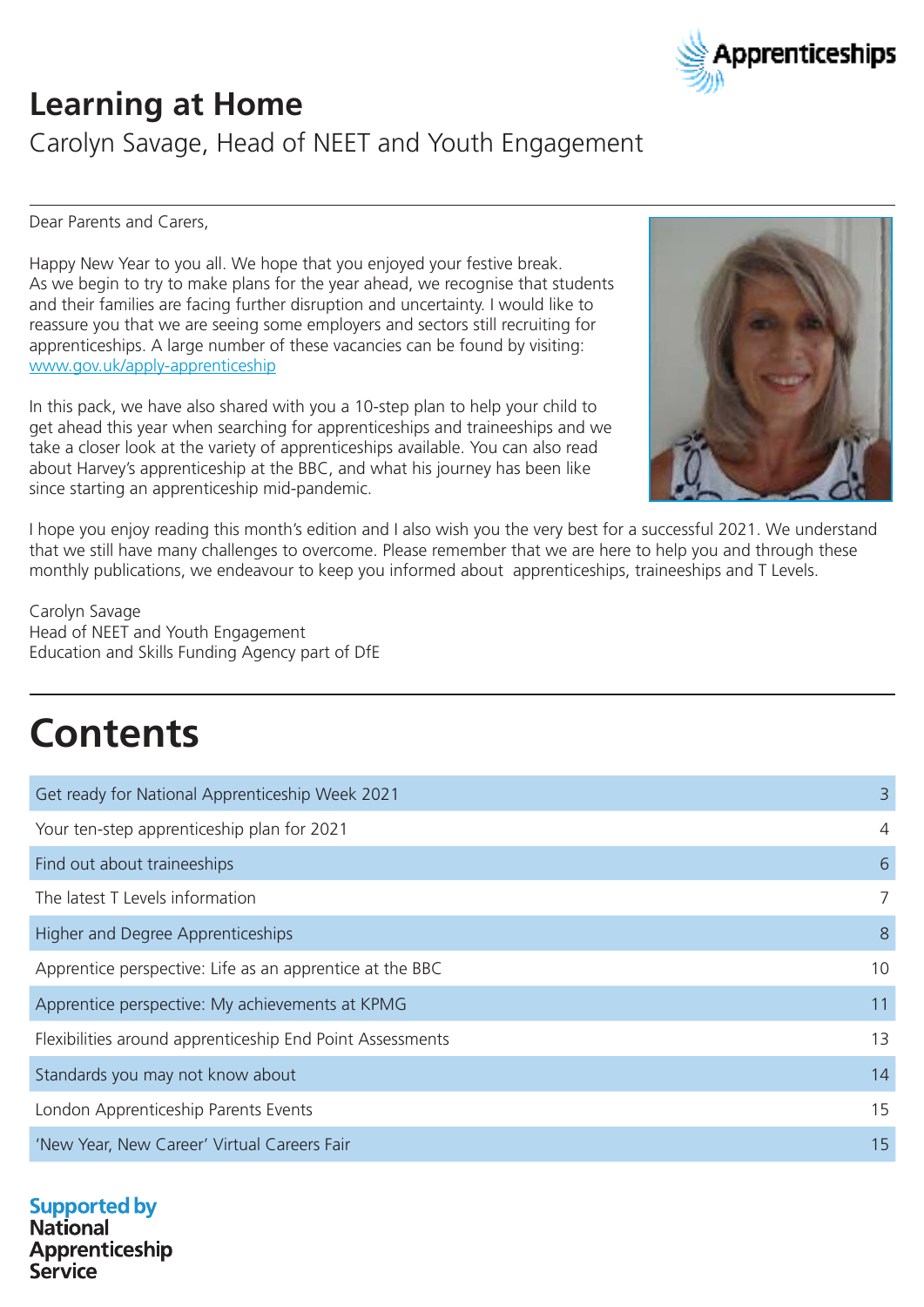# **Get ready for National Apprenticeship Week 2021**



The biggest week in the apprenticeship calendar!

The 14th annual National Apprenticeship Week takes place between the 8th February – 14th February 2021. This year, the theme is 'Build the Future', encouraging everyone to consider how apprenticeships help individuals to build the skills and knowledge required for a rewarding career.

Whether your child is considering their options when leaving school, or perhaps you may be looking to retrain, National Apprenticeship Week 2021 will showcase and celebrate the positive impact apprenticeships can have and the diversity of career opportunities available. Below, we take a look at some of the ways you can get involved!



### **LOOK OUT FOR ONLINE EVENTS**

NAW 2021 will be a bit different this year with much of the activity having to take place online instead of face to face. There will still be lots of exciting employer and sector events that you can get involved in online and on social media. You could also see what your child's school or college has planned and if they are hosting any virtual parents events to celebrate!



#### **AMAZING APPRENTICESHIPS NAW RESOURCES**

We have created an array of resources for young people, teachers, parents and carers to learn more about how amazing apprenticeships are and the opportunities available. Visit our National Apprenticeship Week page to take a look: www.amazingapprenticeships.com/naw2021



### **JOIN THE BIG ASSEMBLY – TUESDAY 9TH FEBRUARY, 11:10AM**

The Big Assembly is an online interactive webinar that you can join to meet some great apprentices and employers to help you to learn more about apprenticeships. For more information and to register, please visit: http://www.bigassembly.org



#### **JOIN ADOPTION UK – TUESDAY 9TH FEBRUARY, 8PM**

Amazing Apprenticeships are teaming up with Adoption UK to provide information about apprenticeships, traineeships and other pathways. For more information, visit: https://us02web.zoom.us/webinar/register/WN\_btVDBJLqRrGtfIzzfVyBJw



#### **Q&A SESSIONS ASK an Employer - Tuesday 9th February, 12pm – 2pm**

Employers of apprentices will be on hand to answer your questions about how apprentices have built their business. Send your questions in using the **#AskAnEmployer** hashtag on twitter.

#### **ASK an Apprentice - Wednesday 10th February, 12pm – 2pm**

Aspiring apprentices and their parents are encouraged to ask questions about apprenticeships to existing apprentices. Use the **#AskAnApprentice** hashtag on twitter.

### **NAW2021 UPDATES**

Keep up to date with NAW2021 by following **@Apprenticeships** and **@AmazingAppsUK** on social media. You can also search the hashtags **#NAW2021** and **#BuildTheFuture**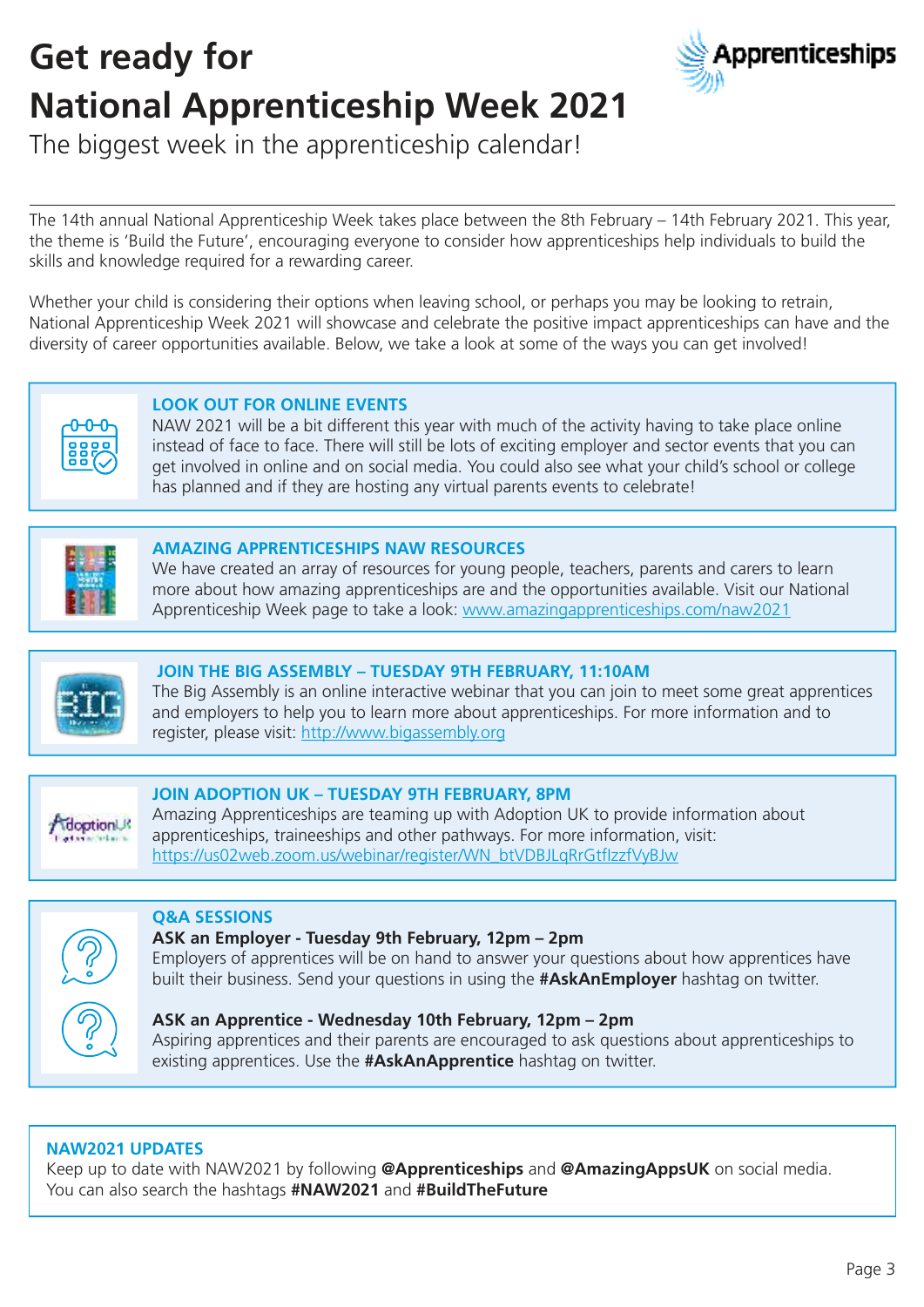## **Your ten-step apprenticeship plan for 2021**



Hints and tips to help your child find an apprenticeship or a traineeship

### **STEP 1. THINK ABOUT THE FUTURE**

We understand that the pandemic has had a huge impact on the plans and hopes of many individuals. However, it can still be valuable and motivating to sit down with your child and think about what they want to do in the future. Which subjects do they enjoy? What are their interests and career goals? This will help them have a clearer idea of what job role and apprenticeship or traineeship they may wish to look for.

Visit: www.amazingapprenieships.com/resources and refine your search to students. You will find really useful tools to start conversations, along with interactive activities to help those who are preparing for their future.

### **STEP 2. ENCOURAGE THEM TO PERSEVERE**

Following the impact of the pandemic, there were fewer vacancies available last year than usual. We hope that these will pick up in 2021, and so it is important to encourage your child to keep trying, even if they are not successful in finding the right role for them straight away. Remember that traineeships provide an important stepping stone into an apprenticeship and so it is really valuable to take your time to understand how they work, and what the opportunities could be. Lots of support is available.



The **National Careers Service**, offer guidance and support to people looking for employment. They can be contacted by phone or you can speak to someone over a webchat. For all of the contact details, please visit: www.nationalcareersservice.gov.uk

jobcentreplus

**Jobcentre plus** also offer advice, and tips on applying for opportunities. Plus, they include links to organisations to support your wellbeing.

You can visit www.jobhelp.campaign.gov.uk for all of their latest advice.



### **STEP 3. HELP THEM TO STAY CONNECTED**

Help your child to think about the different ways in which they can find jobs. They will need to use technology to sign up to vacancy alerts and follow companies on social media.

Please visit the Vacancy Snapshot site: www.amazingapprenticeships.com/vacancies to also be inspired by some of the companies offering apprenticeships.

### **STEP 4. REGISTER**

Register on Find an apprenticeship or Find a traineeship to browse all the latest vacancy opportunities.

To start an **apprenticeship** search, visit: www.gov.uk/apply-apprenticeship.

To start a **Traineeship** search, visit: www.gov.uk/find-traineeship

#### **Supported by National**

Apprenticeship Service

**To find an apprenticeship visit GOV.UK and search for apprenticeships**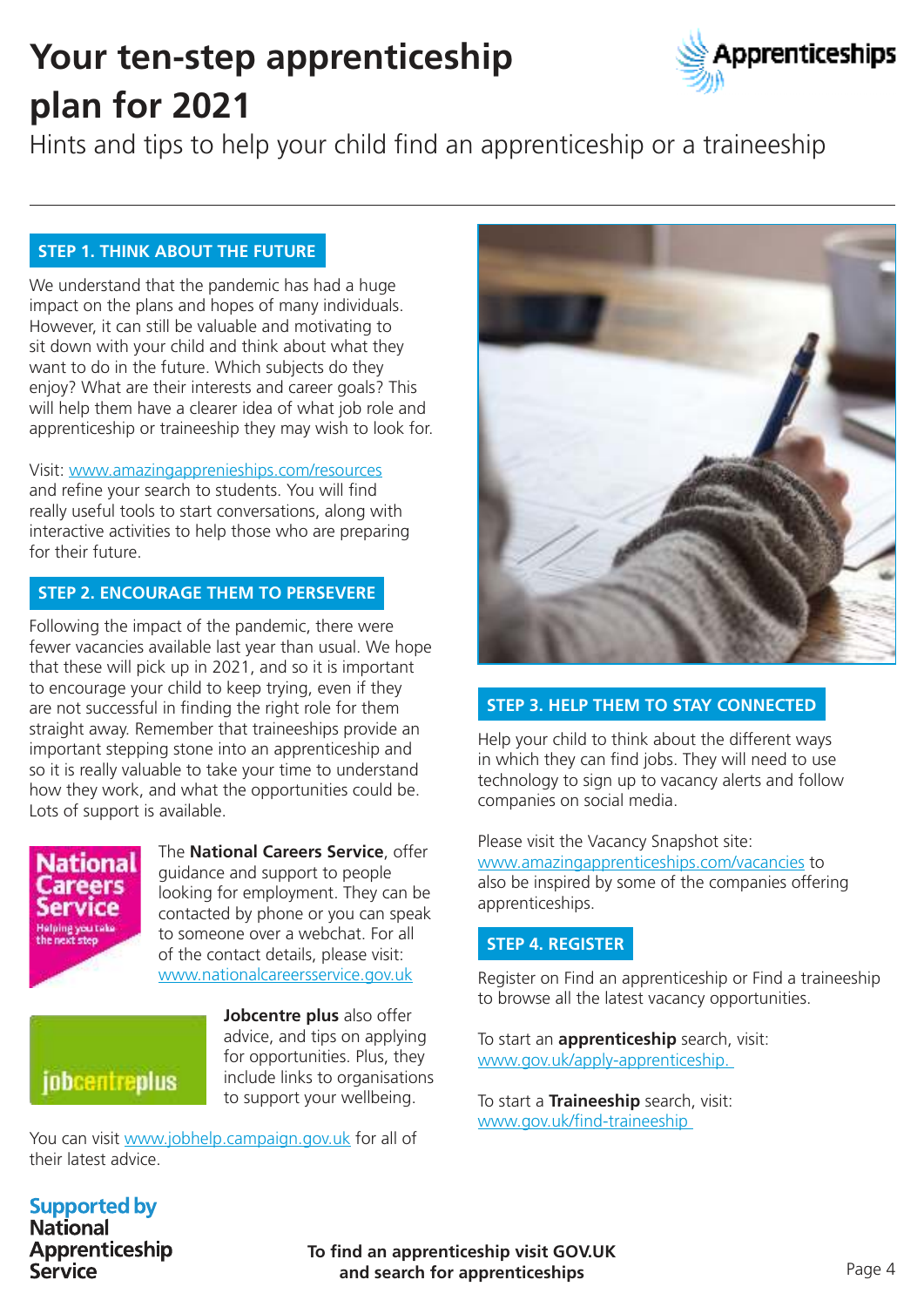## **Your ten-step apprenticeship plan for 2021**



Hints and tips to help your child find an apprenticeship or a traineeship

### **STEP 5. VIRTUAL EVENTS**

There are events throughout the year where you can virtually meet employers, apprentices, be signposted to further information and reading and attend workshops with apprenticeship experts to discuss the range of apprenticeship options.

### **STEP 6. CONTACT SCHOOL OR COLLEGE**

Enquire at your child's school or college to see what careers events they are putting on. Ask if they are arranging workshops with any expert speakers and what opportunities for parents there could be.

### **STEP 7. CREATE YOUR OWN CALENDAR**

Allocate time to search for the right opportunity for your child. Set aside time for application/interview prep, as well as time to attend virtual employers and careers days. This will help your child stay on top of their application and set them on the path for success.



### **STEP 8. LOOK FOR VIRTUAL WORK EXPERIENCE OPPORTUNITIES**

Work experience is a great way to gain valuable experience and although many employers have stopped offering opportunities for individuals to visit their workplaces at the moment - we are seeing a huge increase in virtual work experience. Virtual work experience is completed online and there are many fun and creative ways that employers have developed to help to introduce your child to their organisation.

Work experience is especially ideal if your child is unsure of what career route/job role they may like to pursue in the future and is also a great opportunity to enrich their CV. Speak with your child's school or search online to discover these opportunities.

### **STEP 9. DO SOME EXTRA RESEARCH**

The Amazing Apprenticeships portal has been designed to help you find out about apprenticeships. Spend time on Vacancy Snapshot to help you to understand the recruitment processes of some of the biggest employers in the world, including information on online recruitment:

www.amazingapprenticeships.com/vacancies

### **STEP 10. KEEP OPTIONS OPEN**

It is important to look at all of the post-16 and post-18 options available, including apprenticeships, traineeships, T Levels, FE colleges and more traditional routes. The range of options is now vast and really exciting. Free services like the National Careers Service can offer further guidance and advice around which might be the best option for your child.

### **Supported by**

**National** Apprenticeship Service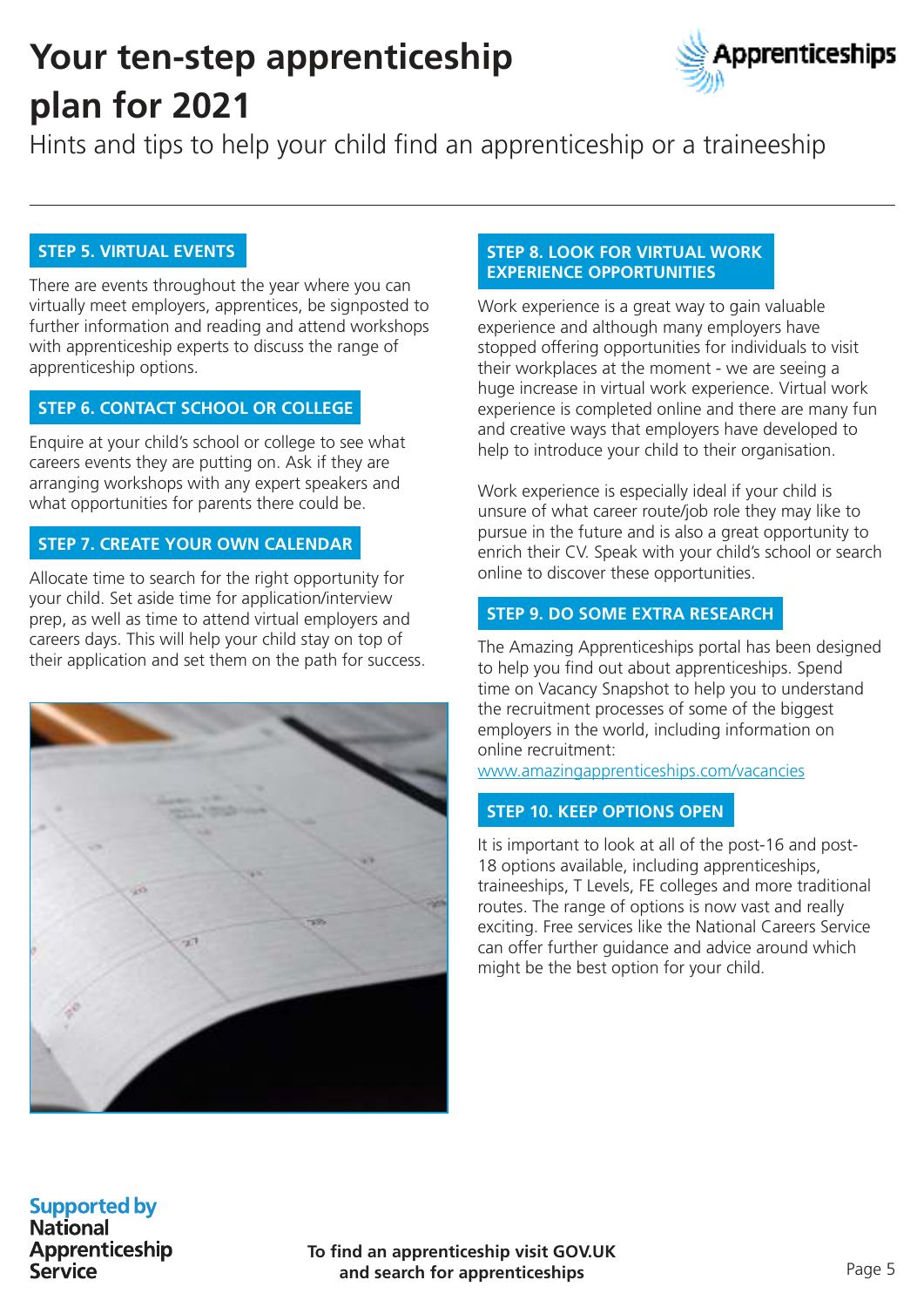

## **Find out about traineeships**

Discover how traineeships help prepare individuals for an apprenticeship, work or further study

Amazing Apprenticeships has launched a new page on their website dedicated solely to traineeships information for young people, teachers and parents. Visit now for more information: www.amazingapprenticeships.com/traineeships

### **Check out the new web page to access:**



### **Traineeships factsheet**

A helpful guide on what traineeships are and whether they're right for your child.



**Traineeships quiz** Help your child to learn more about traineeships by taking part in the quiz.

| <b>Traineeships</b>                                                    |  |
|------------------------------------------------------------------------|--|
|                                                                        |  |
| Monday 2<br>November 3090<br>12:45 - 12:45                             |  |
| Stove Latter Head of Traincoships ESFA<br>Devid Dylord: Strode Callege |  |

### **Traineeships webinar**

Steve Latus, Department for Education, talks about opportunities and benefits.

### **Hear from trainees about their experiences:**



### **George's traineeship story**

Hear from George, a past trainee and now a business owner.



**'Why they work' films** Hear from trainees at Millwall Football Club, a day nursery and Derby City Council.

### **Further information**

For more information about what a traineeship is and what it involves, please visit: www. amazingapprenticeships. com/traineeships

### **Supported by**

**National** Apprenticeship Service

**To find an apprenticeship visit GOV.UK and search for apprenticeships**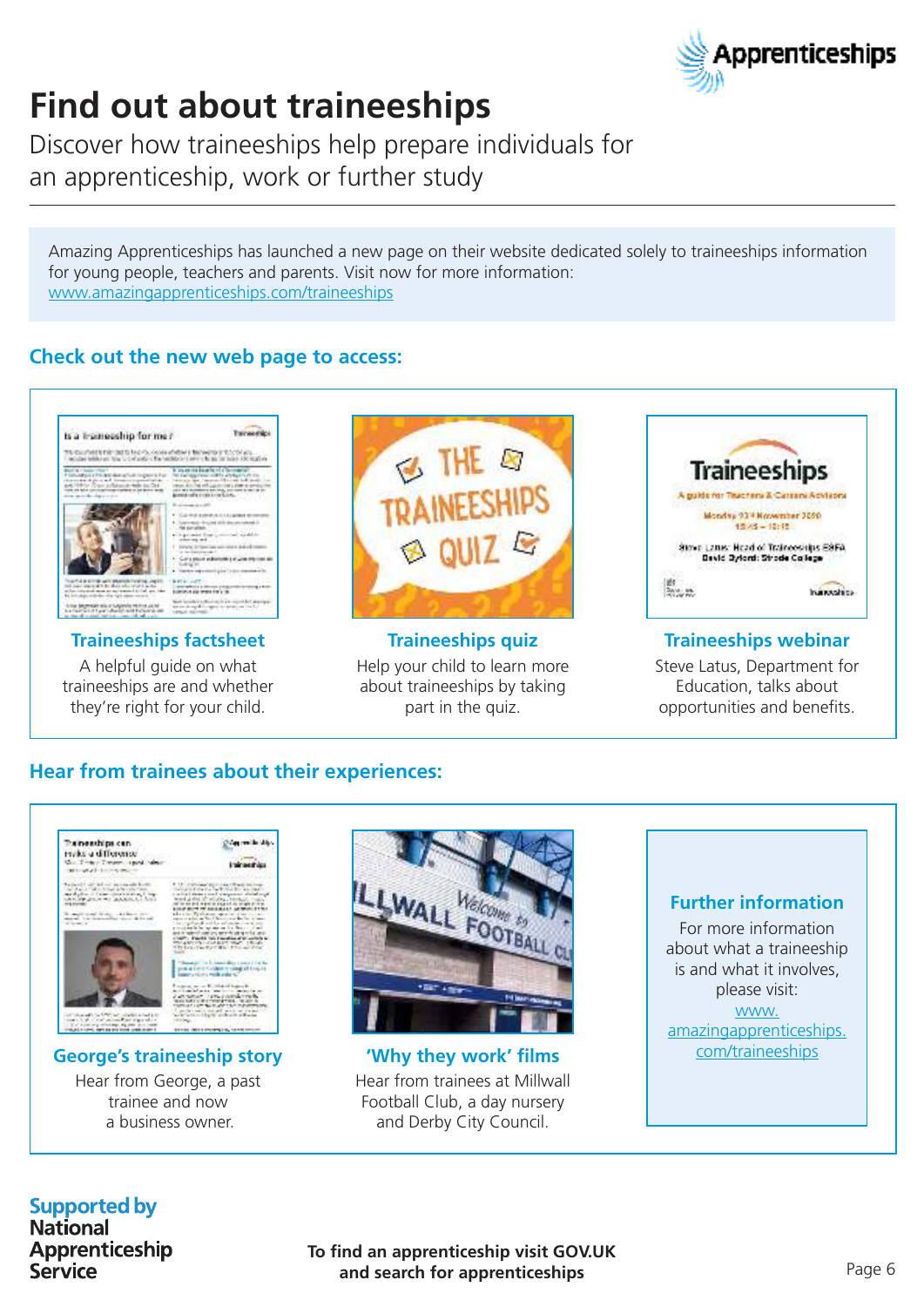

## **The latest T Levels information**

New resources available

T Levels are a brand-new qualification choice that will follow GCSEs and give students a head start towards the career they want. They will suit students who wish to start working towards a skilled occupation, prefer a practical approach to learning and want a predominantly classroom-based course.

As a parent or carer, there is lots of information available to you to help you to understand the opportunities available through T Levels and whether they are a suitable next step for your child.



#### **Find out more**

Visit the T Level microsite https://www.tlevels.gov.uk



### **T Levels guide**

This useful quide tells you all you need to know about T Levels. Although originally written for teachers, we think parents and carers will also find it very useful, visit: amazingapprenticeships. com/resource/tlevels-guide



### **T Levels factsheet**

The T Levels factsheet bundle gives a better understanding of the opportunities available to students.

Download the bundle: amazingapprenticeships. com/tlevels



### **T Levels films**

Check out the short films created for parents and students to explore T Levels in more depth. Visit: https://amazingapprenticeships.com/tlevels



### **T Levels webinars**

Find out about the opportunities in Construction, Digital and Early Years. Visit: https://amazingapprenticeships.com/tlevels

### **Supported by**

**National** Apprenticeship **Service**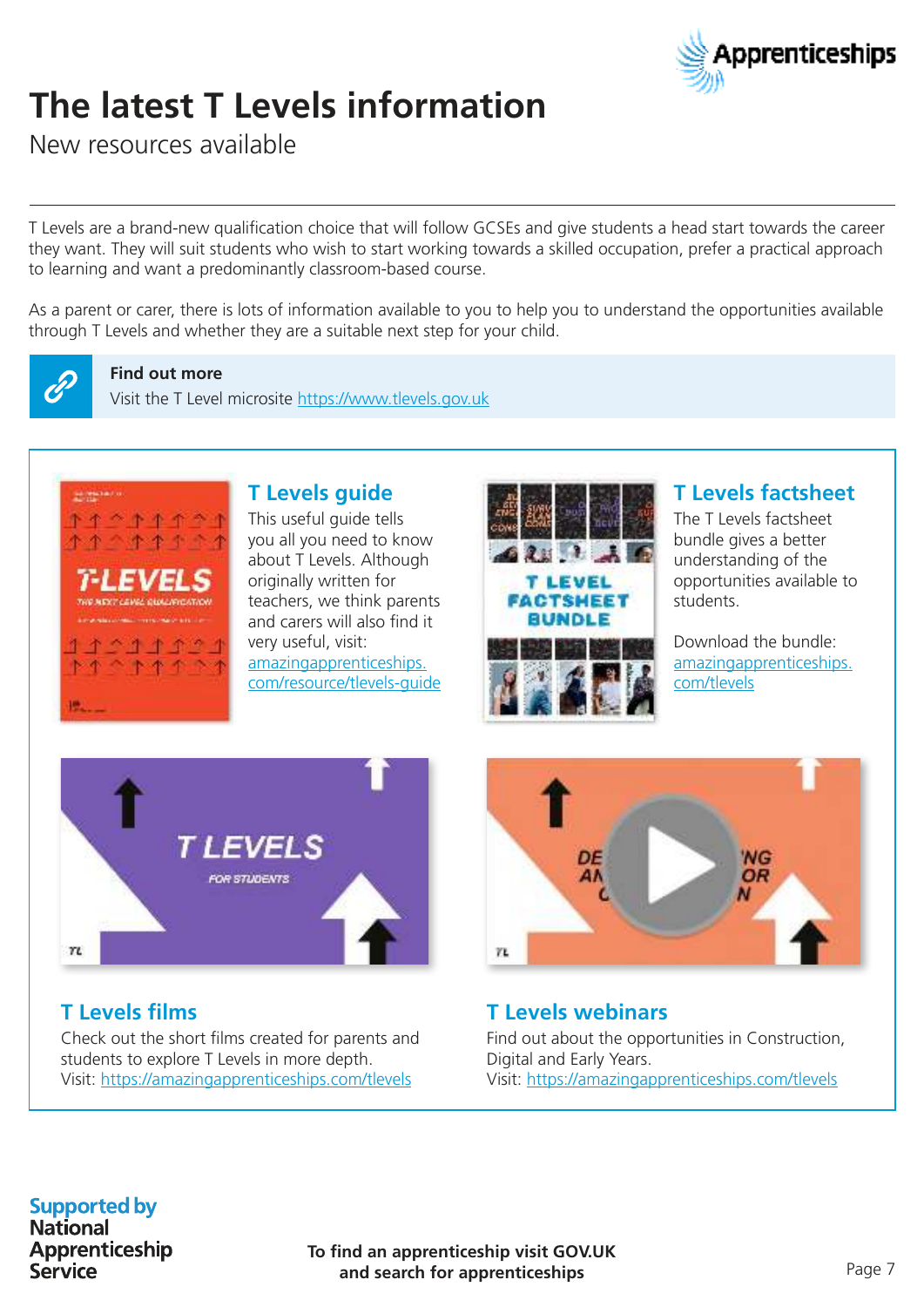

## **Higher and Degree Apprenticeships**

What you need to know

Going to University is not the only way that your child can gain a degree-level qualification. Degree apprenticeships are funded by both the employer and the government. The apprentice will gain a debt-free qualification, whilst earning a salary for the work that they are doing.

### **How do degree apprenticeships work?**

The employer will select a University (or this could also be an independent training provider or college) to deliver the qualification. The apprentice will split their time between working and studying.

80% of their time will be spent on-the-job, whilst 20% is spent studying or training. How this is delivered will be decided between the employer and University, for example, it could be:

- They attend the University in certain block weeks across the year
- They attend University once a week
- The training is delivered at the employer's site to a cohort of the employer's apprentices
- A mixture of online and face-to-face training
- A mixture of the above



#### **What degree apprenticeships are available?**

There are over 260 different Higher and Degree apprenticeships available, with roles such as:

| <b>Aerospace Engineer</b>            | <b>First Officer Pilot</b> | <b>Senior Journalist</b> |
|--------------------------------------|----------------------------|--------------------------|
| <b>Architect</b>                     | <b>Paramedic</b>           | <b>Solicitor</b>         |
| <b>Chartered and Legal Executive</b> | <b>Social Worker</b>       | <b>Storyboard artist</b> |

#### **They are also available in a variety of sectors, including:**

| Agricultural,<br>Environment and<br>Animal Care | Construction               | Engineering and<br>Manufacturing | Sales, Marketing<br>and Procurement |
|-------------------------------------------------|----------------------------|----------------------------------|-------------------------------------|
| <b>Business</b><br>Administration               | Creative and<br>Design     | Health and<br>Science            | Science                             |
| Care Services                                   | Digital                    | Legal, Finance and<br>Accounting | Transport and<br>Logistics          |
| Catering and<br>Hospitality                     | Education and<br>Childcare | <b>Protective Services</b>       |                                     |

### **Supported by**

**National** Apprenticeship Service

**Visit apprenticeships.gov.uk to find out more.**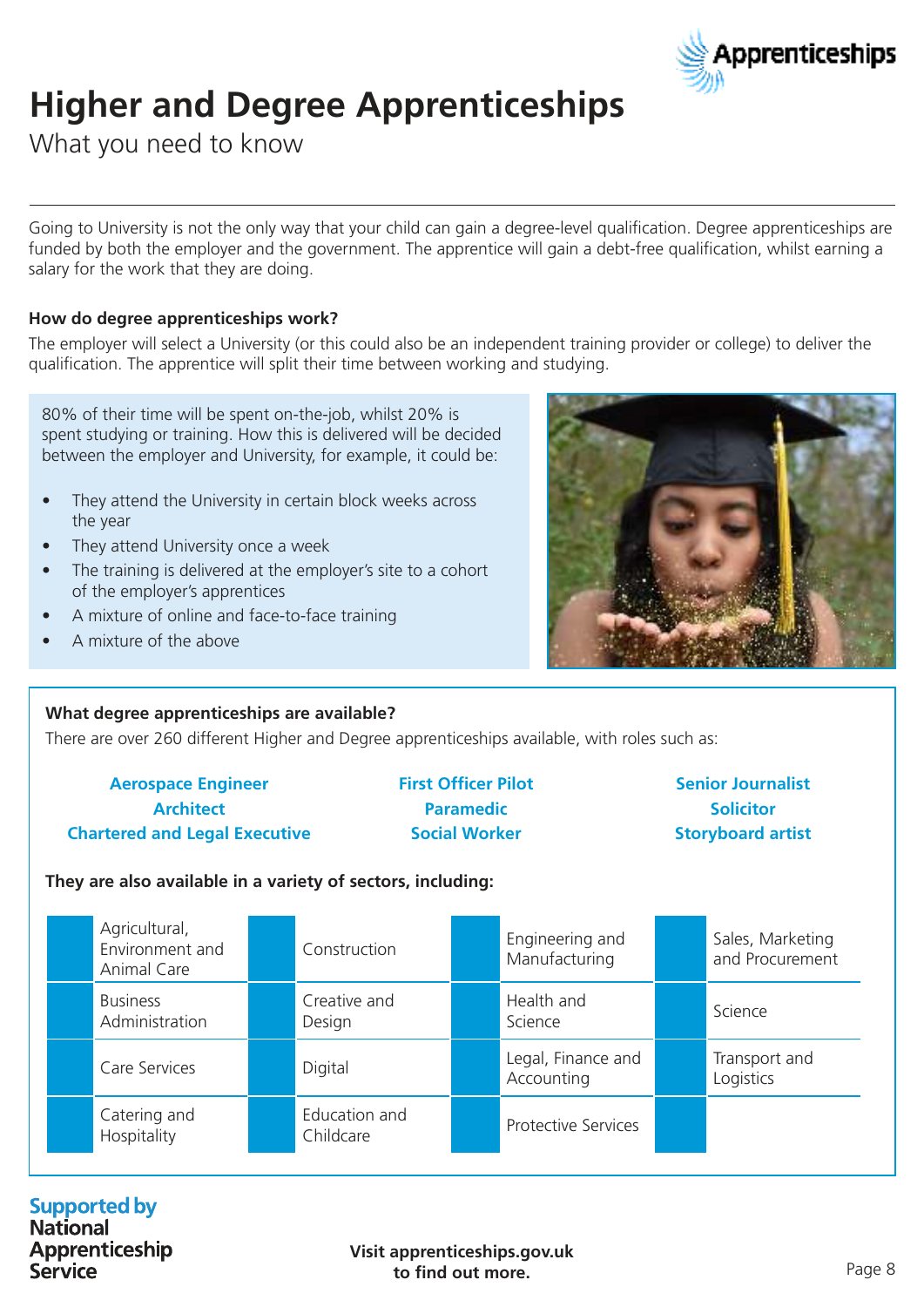

## **Higher and Degree Apprenticeships**

What you need to know

A Higher or Degree apprenticeship will typically last between 3-5 years, although some such as the Solicitor apprenticeship can take up to 6. However, this is because apprentices are studying alongside doing a full-time job, so it can take a bit longer than a full-time University course. It also allows the apprentice to gain experience alongside their qualification and put what they're learning into practice.

### **Benefits of a degree apprenticeship**

- Fully funded degree level qualification
- Earning a salary
- Holiday entitlement and other company benefits
- Gaining valuable work experience
- Putting the theory into practice immediately
- Entitled to National Union of Student discount card

### **How to apply**

Higher and Degree Apprenticeships become available throughout the year. The application process is different from applying for University. You will have to follow the company's recruitment policy when submitting your application form. There are several places to start searching for a Higher and Degree apprenticeship:

#### The **'Find an apprenticeship'** website: www.gov.uk/apply-apprenticeship

#### **Vacancy Snapshot:**

www.amazingapprenticeships.com/vacancies

#### **UCAS:**

www.careerfinder.ucas.com/searchjobs



#### **UCAS Virtual Apprenticeships Event**

Join on 9th February, 10am-4pm, students, parents and teachers are invited to discover

apprenticeships. Speak with experts and access a range of interesting and exciting information.

To find out more please visit: www.UCAS.com



It is also important to visit employer websites to see if they have Higher and Degree apprenticeship vacancies available, as many employers will advertise via their own recruitment platforms.

#### **Find out more**

For more resources and information on Higher and Degree apprenticeships, visit: www.amazingapprenticeships.com/resources

#### **Supported by National**

Apprenticeship Service

**To find an apprenticeship visit GOV.UK and search for apprenticeships**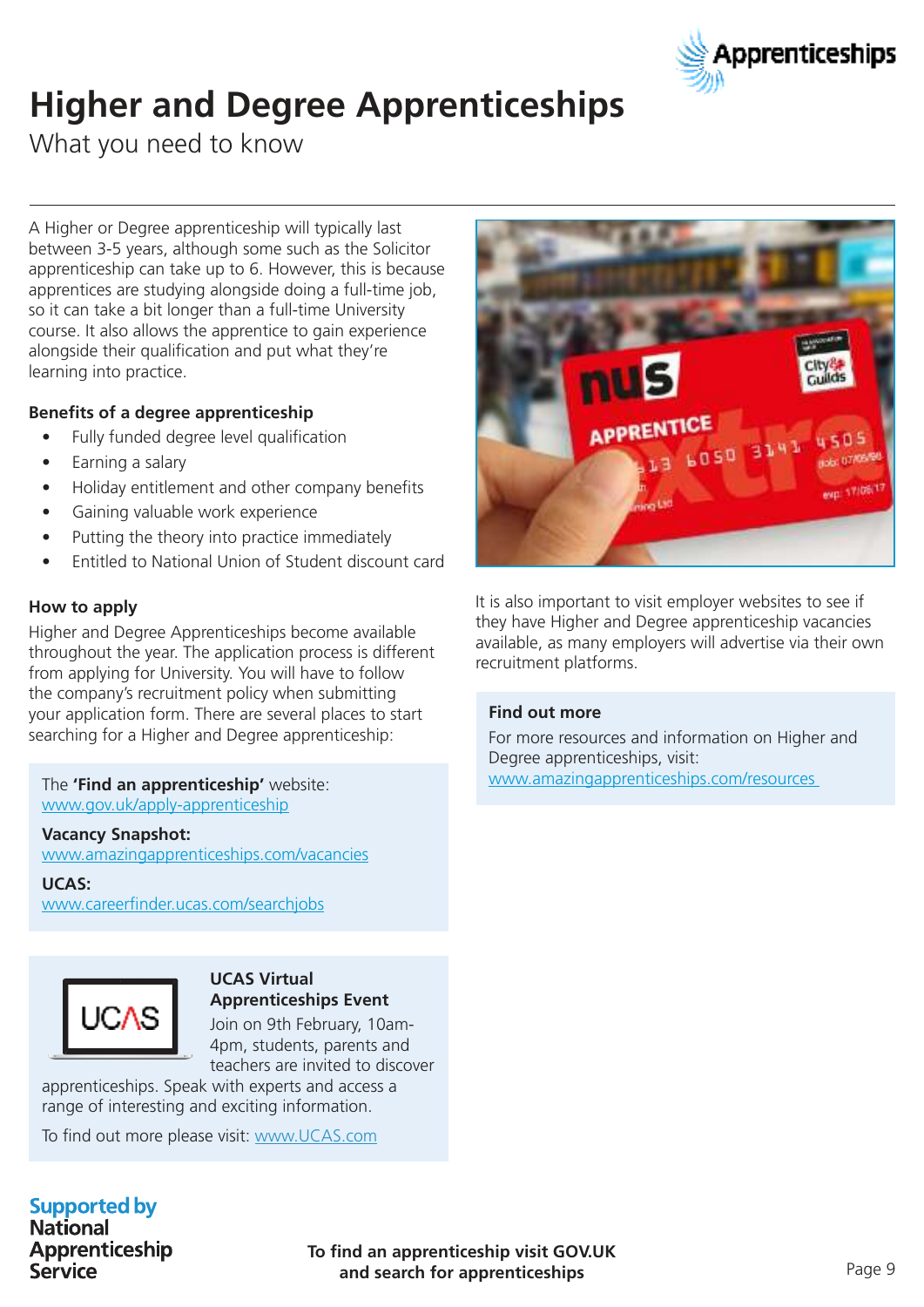## Manager and Co-ordinator. The two-week induction was great, but it took time to

get used to within the remote setting. Social interactions that I normally cherish were hidden behind a tiny video box on my screen. I often found myself questioning whether it's normal to wave goodbye on video?

There were a few meetings where no one had their video on. There was nothing more terrifying than seeing a blank screen of faceless icons. I've found a good icebreaker has been asking what people did for their lunch hour, but I now realise that only has a limited time window to work!

### **Re-learning how to learn**

In a world without Covid-19, my commute would have been an hour on the train to New Broadcasting House in London, but for the time being, it's 10 steps down a flight of stairs and a mad dash to the kitchen table. I suspect this will be for the foreseeable future.

Currently, the university lectures and apprenticeship training at BBC Wood Norton have also been delivered online. I have received an excellent virtual tour around a radio and TV studio. The usage of multiple camera shots, wireless mics and in-depth insights made me feel like I was almost there.

We moved through a variety of content as they tried to give as good a picture as possible; I did feel a little drowned in keywords and the broadcast engineer's

#### equivalent of legalese. With a few more university lectures under my belt and looking back after a few weeks, I am grateful they did not glaze over things. They offered plenty of time for questions and were contactable to help clear any queries.

I have now met most of the other apprentices in person, twice! Once for university induction and a second time for a few days of practical coursework. In-person teaching involved camera lens and lens testing as well as the opportunity to create a mock news programme.

### **Looking to the future**

We have placements scheduled to take place in January 2021 which will make a nice change to what has overall been a very slow year before joining BBC.

When this is all over, I doubt that I will miss all the online meetings as there is something a little soul-draining about watching a screen for so long. It might be the new norm though, so I have picked up a few techniques to help make an online session as productive as possible!

> To find out more about apprenticeship opportunities with the BBC visit: amazingapprenticeships.com/vacancies

**To find an apprenticeship visit GOV.UK and search for apprenticeships**

**National** Apprenticeship Service

## **Apprentice perspective: Starting an apprenticeship at the BBC**

Harvey tells us what it was like starting an apprenticeship at the BBC in the middle of a global pandemic.

**The virtual induction**

Broadcast Engineer, I never

When starting the application process late in 2019 to be a BBC

thought I would end up with a job offer and that the entire process would start over Zoom. On my first day, I spent my first-hour learning to wrangle a new computer then spent the rest of the day meeting the other apprentices and members of the wider 2020 cohort. My first introductions were from the Scheme









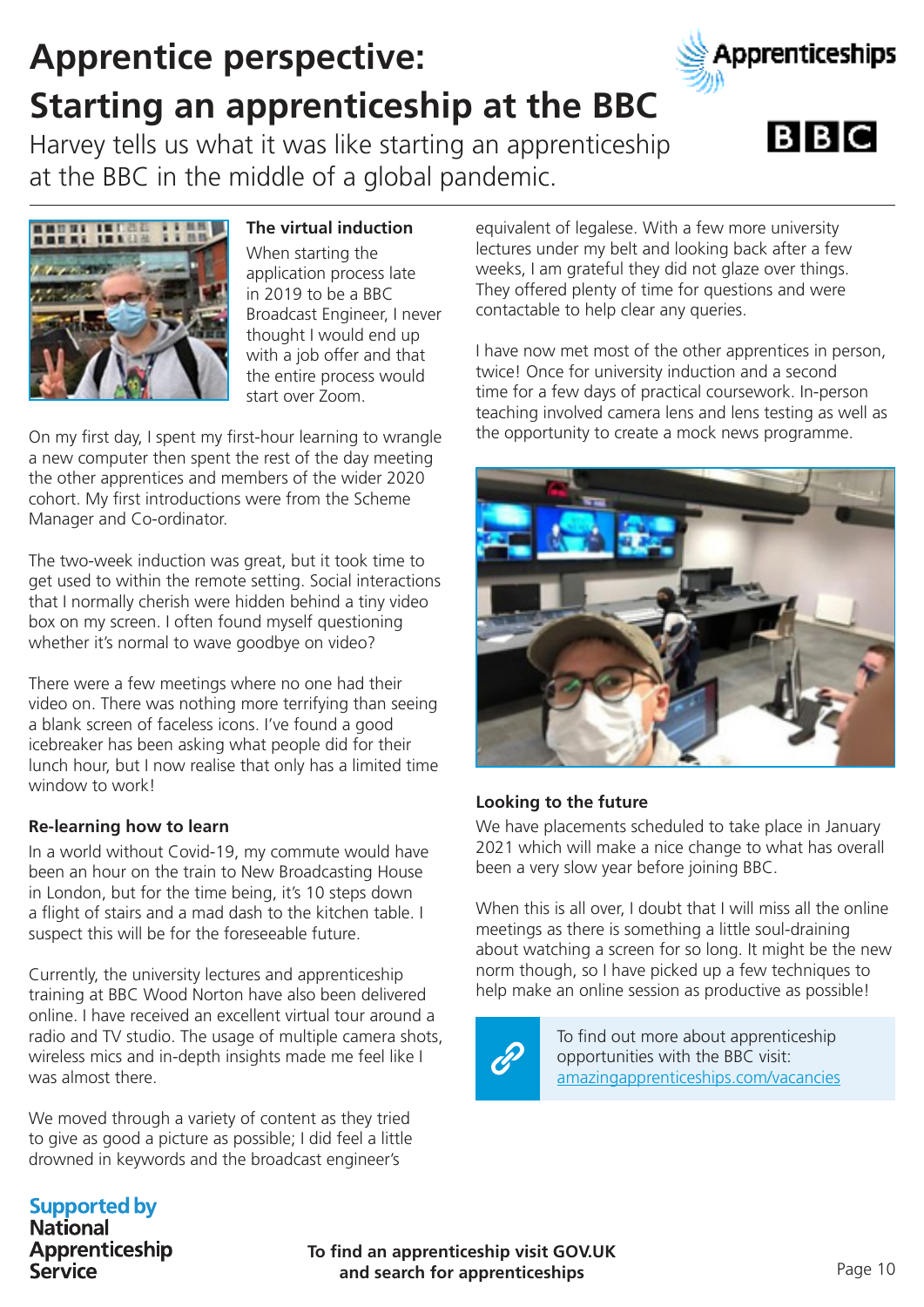**To find an apprenticeship visit GOV.UK and search for apprenticeships**

### **Supported by**

**National** Apprenticeship Service

## **Apprentice perspective: My achievements at KPMG**

Meet David, an inspiring apprentice at KPMG and hear about some of his amazing achievements

> Apprentice at KPMG based in the Glasgow office.

I am David McIntosh, an

I chose an Apprenticeship, especially a rotational natured one, because I am a simulacrum of curiosity and application.

### **Why KPMG?**

The KPMG360 Programme epitomises these traits. I also knew that a professional level qualification and 'big four' experience would propel me into a rewarding and fulfilled career. I also knew KPMG attract diverse, yet likeminded people and I soon discovered that's who I wanted to surround my every day with.

**"I also knew KPMG attract diverse, yet likeminded people and I soon discovered that's who I wanted to surround my every day with."**

### **Tell us about your apprenticeship**

My apprenticeship is a 6-year programme. I joined KPMG in 2017 and undertook rotations in Financial Services Audit and IT Audit prior to choosing to specialise in Management Consulting. In the first two years of my apprenticeship I studied towards AAT Level 3 & Level 4 and am shortly commencing my CIMA qualification (Level 7) alongside working full time. I was the first Apprentice Management Consultant in Scotland at KPMG and the work I currently undertake focuses on Public Sector Transformation.

### **Milestones and achievements**

I would love to share my milestones and experiences since being on my apprenticeship, all of which are a product of the underlying theme of the KPMG360 programme: excavating curiosity and passion into opportunity:

• Founded, Created and Led KPMG's Social Mobility Network in Scotland acquiring 50+ volunteers from Aberdeen, Edinburgh and Glasgow.

## **Congratulations David!**

Winner of the BPP 'Appromtice of<br>the Year' award and 3rd place in<br>the 'Inclusion and Diversity Champion of the Year' category

### **KPMG** 100

- Created a relationship with the Social Mobility Foundation in Glasgow which grew into mentorship opportunity.
- Sit on KPMG UKs Social Mobility Advisory Group shaping the way the firm improves Social Mobility in the UK.
- Came third place in BPPs 'Inclusion and Diversity Champion of the Year' award in 2020
- Created the opportunity to become the first Scottish Apprentice in our Infrastructure, Government and Healthcare ("IGH") Management Consulting Business in Scotland. Pioneered the role of an apprentice in this team and gained interest from lower-year apprentices to help promote and grow this team at KPMG.
- Attended "Scottish Edge Final" on a KPMG apprentice capacity hosted by dragon, Theo Paphitis, and Scotland's first Billionaire and Philanthropist, Sir Tom Hunter. Scottish Edge is Europe's largest "Start Up" business competition. I liaised and created networks with prosperous start/scale up businesses.





**КРМС** 

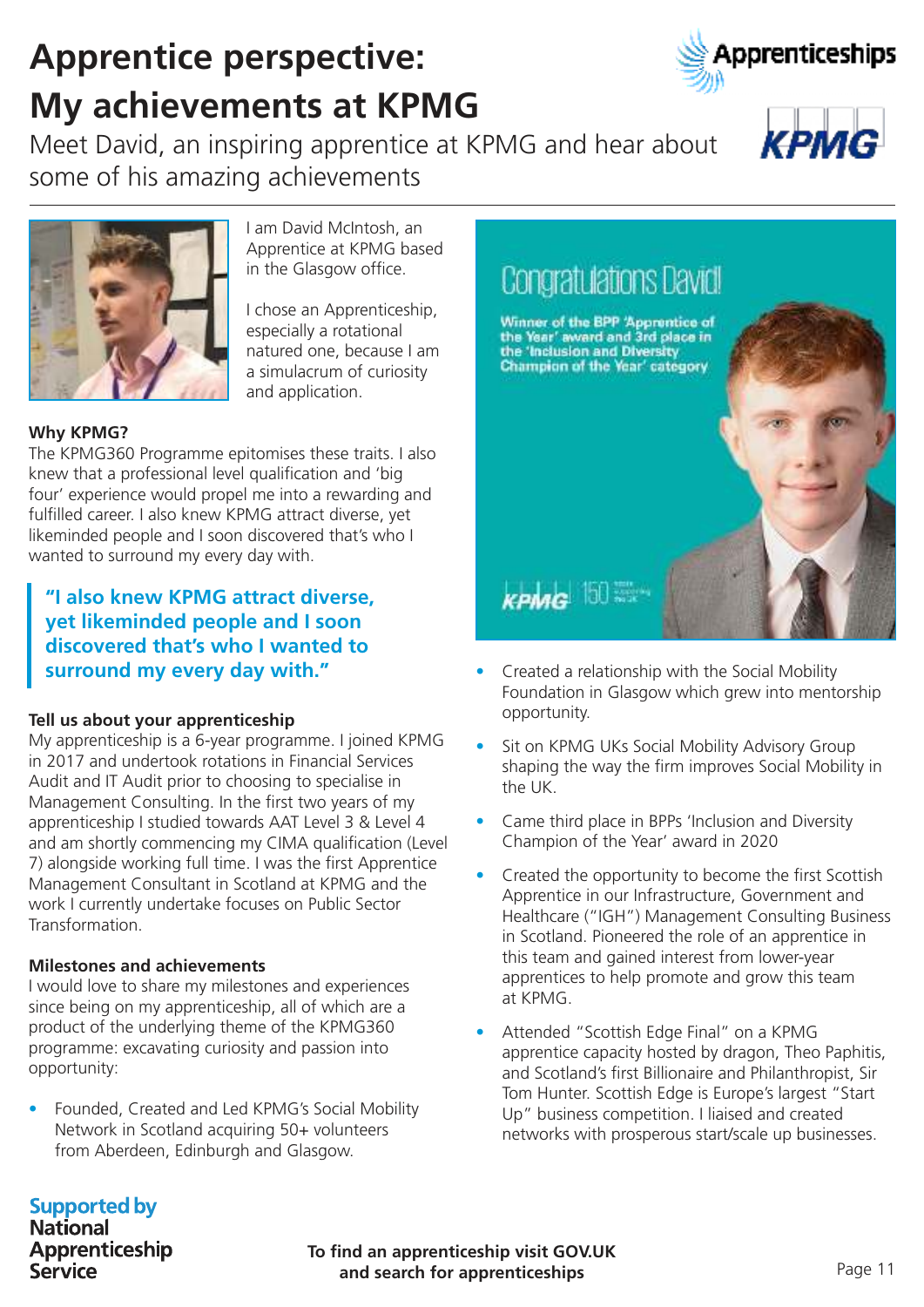**To find an apprenticeship visit GOV.UK and search for apprenticeships**

### **Supported by**

**National** Apprenticeship Service

## **Apprentice perspective: My achievements at KPMG**

Meet David, an inspiring apprentice at KPMG and hear about some of his amazing achievements

- Spoke at KPMGs 18,000 all colleague event on KPMGs "CODE" and was introduced by activist and Author Katie Piper.
- Presented my personal struggles, including my disadvantaged background and loss of my Mother, in front of the firm in a "This is Me" series to improve transparency in the firm.
- Won BPP 'UK Apprentice of the Year' across all industries and organisations in 2020
- And finally, represented KPMG alongside Chairman Bill Michael, and a panel of partners, to tell Her Majesty the Queen my life story on ZOOM which appeared in Sky News, ITV News at 6, Royal Family YouTube and CNN America.



### **National Apprenticeship Week 2021**

I can't wait to start 2021 with the commencement of National Apprenticeship Week 2021 - a real showcase of the wonderful apprenticeships, apprentices and employers.



To find out more about apprenticeship opportunities with KPMG visit: amazingapprenticeships.com/vacancies





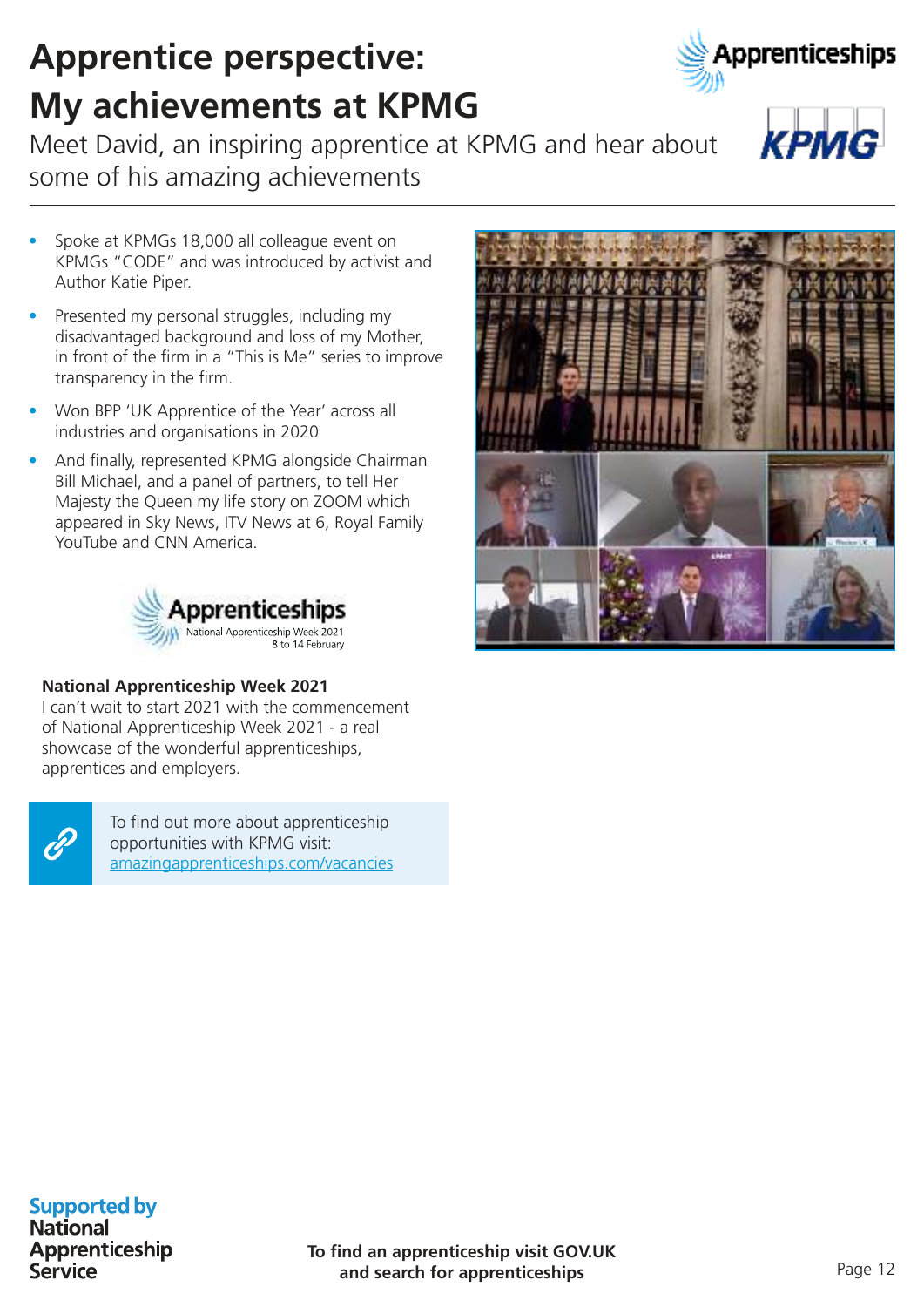## **Flexibilities around apprenticeship End Point Assessments**



Can reasonable adjustments be made?

### **What is an End Point Assessment?**

All apprenticeships have an End Point Assessment (EPA) to confirm that the apprentice is fully competent at what they have been learning and they can demonstrate what they have achieved during the apprenticeship programme. The outcome of the EPA will award the apprentice with an overall grade, which will provide confidence to the employer through a recruitment process.

### **Types of Assessments**

There are different types of assessment methods depending on the apprenticeship.

These include:

- **Observation**
- Practical Skills Test
- Knowledge Test
- Project
- Presentation
- Professional Discussion

### **Reasonable Adjustment Guidance**

Where it has been identified that an apprentice has additional needs, the Institute for Apprenticeships has put in place guidance to support the End Point Assessment Organisation (EPAO) to allow for appropriate adjustments to be considered while keeping consistency in the final judgement. You can download the guidance here: www.instituteforapprenticeships.org/media/3403/ reasonable-adjustment-matrix.pdf

In most cases, there will already be reasonable adjustments made from the employer and the training provider throughout the apprenticeship to support the apprentice. This will provide evidence in the application process to the EPAO for reasonable adjustments to be made.

The guidance will be followed to support the apprentice where there is a Special Educational Need, to support them in achieving the required occupational standards that must be met by all the apprentices.



#### **Where can reasonable adjustments be made?**

Each apprentice's individual needs will be taken into account when making reasonable adjustments. Depending on the assessment method and the needs of the apprentice, there are various types of adjustments that can be made. These could include:

- Location and timing of the assessment
- Format, wording or type of assessment activity
- Adaptive software, hardware, or specialist equipment
- Additional time for the assessment
- A scribe
- Areader
- Timed rest breaks
- Voice explanation
- British Sign Language (BSL) interpreter

The employer and training provider will support the apprentice to ensure that the adjustments required are in place for their EPA.

Further information about reasonable adjustments that can be put in place is available at:

www.instituteforapprenticeships.org/quality/end-pointassessment-reasonable-adjustments-guidance

## **Supported by National**

Apprenticeship Service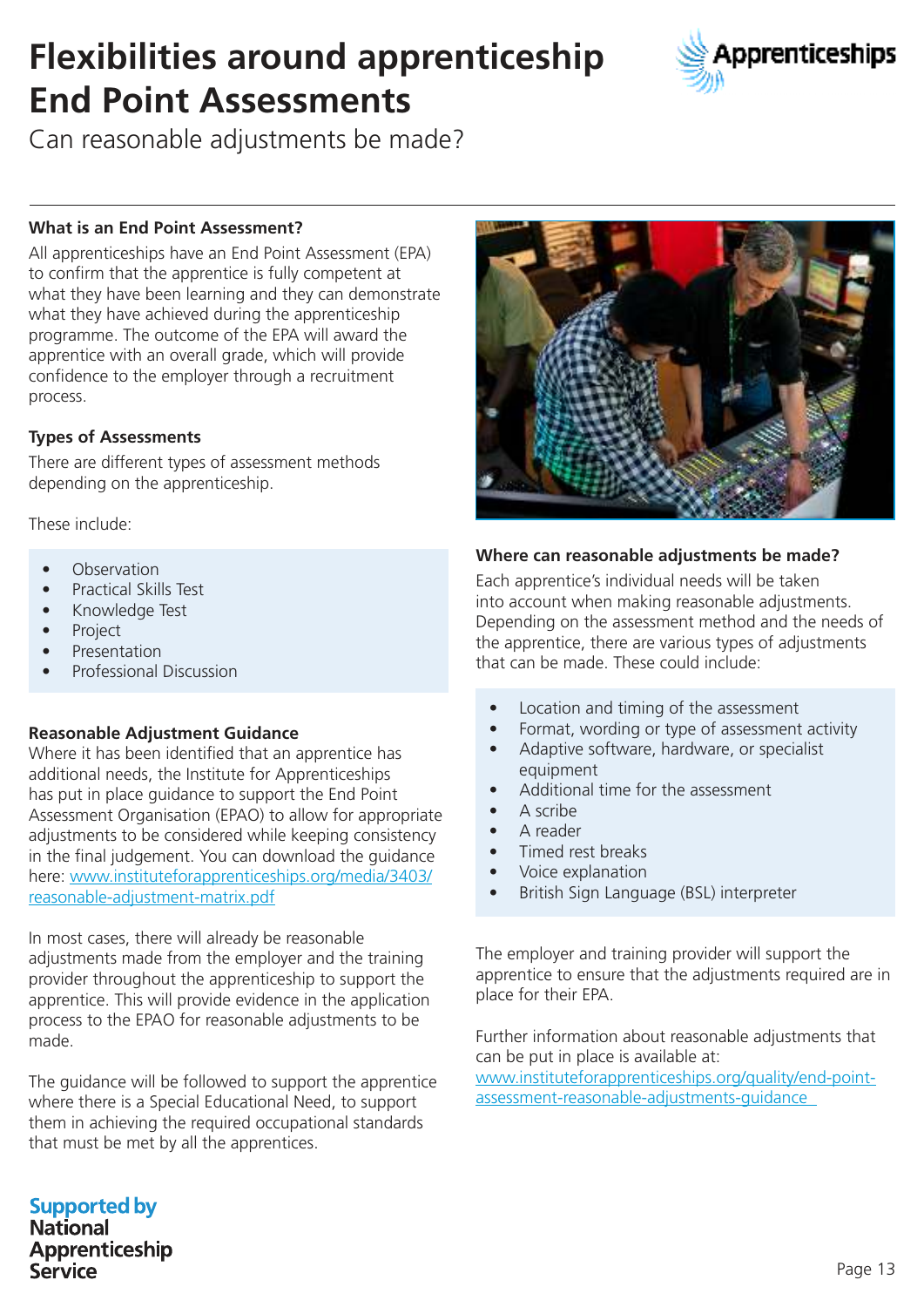## **New apprenticeship standards**



Keep up to date with the range of apprenticeships available

Apprenticeships are being developed and released all the time through The Institute for Apprenticeships and Technical Education. The list below shows some of the brilliant apprenticeship standards available. Find out more here: www.instituteforapprenticeships.org/apprenticeship-standards

| Agriculture,<br>Environmental and<br><b>Animal Care</b> | <b>Animal Trainer</b><br><u>୦</u> ୦                              | Planning, managing, delivering and<br>reviewing the training of animals.                                                                                                                                                                   | Level 4 |
|---------------------------------------------------------|------------------------------------------------------------------|--------------------------------------------------------------------------------------------------------------------------------------------------------------------------------------------------------------------------------------------|---------|
| Care Services                                           | Youth Support Worker                                             | Work in a supporting role with young<br>people ages 11-25 to promote their<br>personal, social and educational<br>development.                                                                                                             | Level 3 |
| Creative and Design                                     | Costume Performance<br>Technician                                | To support their organisation to<br>identify costumes for short/long term<br>performance plans and be responsible<br>for the care, maintenance and usage of<br>customers, ensuring all costumes are to a<br>high standard of the designer. | Level 3 |
| Engineering and<br>Manufacturing                        | <b>Mineral Products</b><br>Technician                            | Ensuring the sufficient materials and<br>products are available to meet customer<br>requirements.                                                                                                                                          | Level 5 |
| Health and Science                                      | Dietitian (Integrated<br>degree)                                 | Using advanced communication and<br>behaviour-change skills to enable people<br>to make lifestyles and food choices to<br>improve their health.                                                                                            | Level 3 |
| Health and Science                                      | Orthodontic Therapist<br>(Integrated)                            | A registered professional who fits, adjusts<br>and removes braces to patient's teeth.                                                                                                                                                      | Level 4 |
| Health and science                                      | Specialist community<br>and public<br>health nurse<br>$\bigcirc$ | Assessing the health needs to individuals,<br>families, workplaces and the wider<br>community.                                                                                                                                             | Level 7 |
| Sales, Marketing and<br>Procurement                     | Buying and<br>Merchandising<br>Assistant                         | Helping bring products to market for<br>retailer buying or mechanising teams.                                                                                                                                                              | Level 4 |

# **Supported by**<br>National

Apprenticeship **Service** 

**Visit apprenticeships.gov.uk to find out more.**